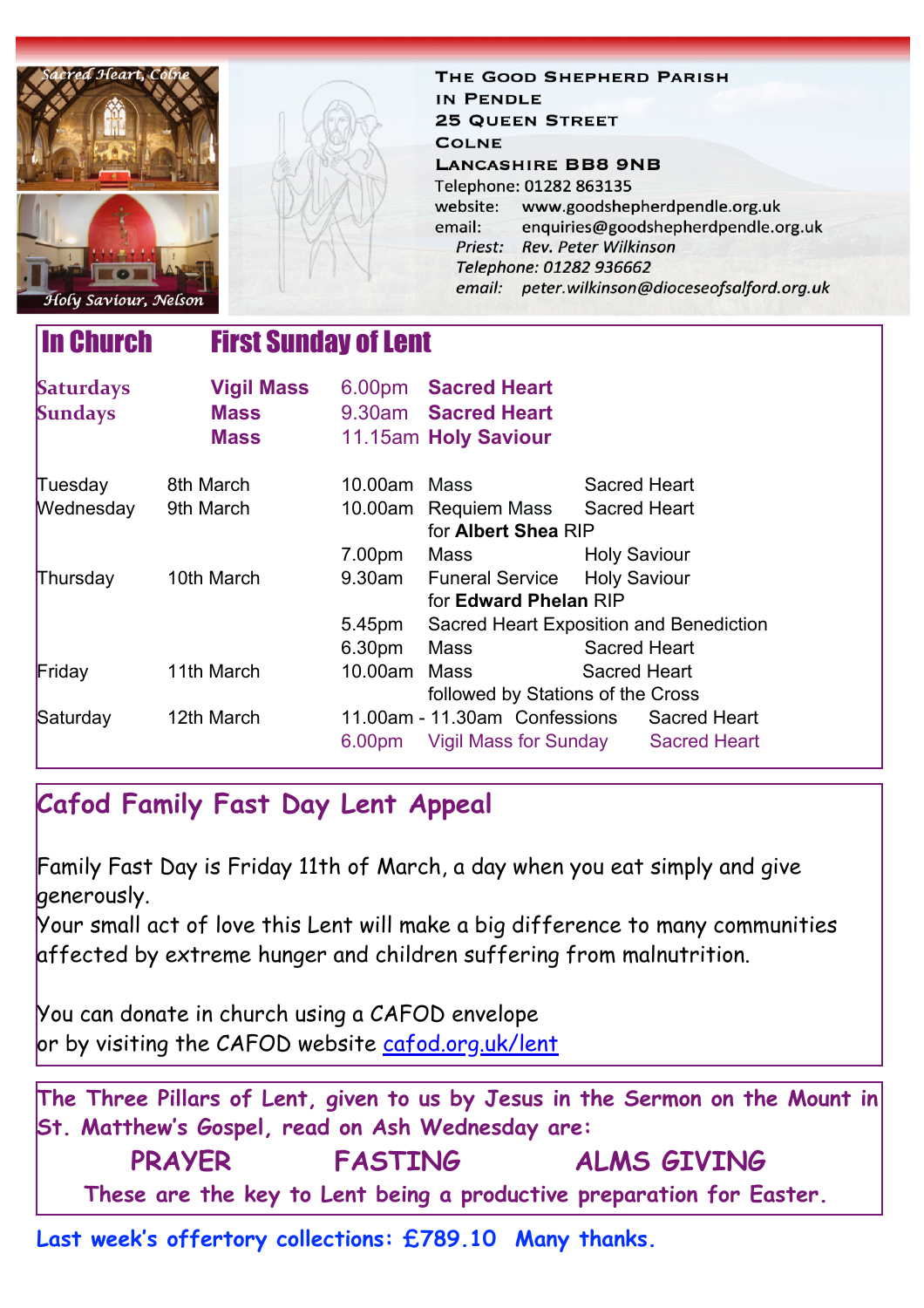### **It's time to "pick ourselves up, dust ourselves off, and start all over again."**

Or so the song goes, but I think it must be before my time.

Yes, the parish has taken some knocks. We've been dealt a blow to our confidence. Habits that had become an established part of our lives have been broken. Some have been restored, some have not. There are reasons for that. Some people have become nervous, some have suffered as far as their health is concerned and sadly, we have lost some to the Lord, and some good ones, very good ones, at that.

But it is time to face the reality of the present, rejoice with what we have and start to build the sort of parish that the Lord is calling us to be. For some, it will be a return to former ways, for many it will mean facing new challenges and opportunites and fanning a generous spirit into a healthy flame. It is not going to be easy to move forward as a parish. We are going to have to learn to do things differently. Some of the former supports will not be there. We are going to have to establish new relationships amongst ourselves, develop new teams for facing what needs to be done etc.

It is certainly going to be a time for asking people to volunteer and be generous. Some appeals will be general appeals through the newsletter, or through the notices. Some will be by personal contact, but please don't wait to be asked. Please consider what you are able to contribute and offer your services either for specific things are just generally to be available.

At the moment there are three appeals we need to make. One is to repeat last week's invitation for people to volunteer to host the **hospitality after Mass** at Sacred Heart on Sunday morning. It would appear people are shy and waiting for others to make a move. The result of that will be that nothing happens. Please consider getting in touch with Kathy and offering to help, even once a month will get things started. Kathy's numbers are: 01282 870 184 07932443851

#### Also:

We are enormously grateful to the **Stewards** who guided us and kept us safe through the first eighteen months or so of the pandemic. When the initial urgency was over, they morfed into **Welcomers** and have continued to do a great job. We've had many comments about how reassuring it has been to have them as Stewards and Welcomers.

**The bishop has also asked us to pass on his personal thanks to the Stewards** who have most certainly been responsible for keeping so much of the diocese's activities going through all the difficult months. So please accept his thanks through me.

We have asked a lot of them and they have given generously on Sundays and weekdays over the last two years. Some of them are ready just to step back at least for a while. We therefore need to appeal to you to consider volunteering as a **Welcomer**. It really is important that people feel that they are welcome, especially visitors, and that there is someone identifiable and there to help if something out of the ordinary crops up or they need assistance or advice. If you feel you can help, please contact the office by phone or email or have a word with one of the Welcomers.

We are also still looking for more **Eucharistic Ministers** to volunteer to re-commence taking Holy Communion to the sick and housebound. We also need the names of people who need someone to take Holy Communion to them so that we can get back into the practice of this most important pastoral activity.

Many thanks for all the ways you help. Fr Peter

### **Stop new abortion threat**

Baroness Sugg has tabled an amendment to the Health and Care Bill that would make 'DIY' at-home abortion permanent. It is vital that as many Peers as possible oppose this amendment. Right To Life UK has launched an easy-to-use tool on its website that makes it easy for you to send an email to a randomly-assigned Peer asking them to oppose the amendment. Please visit [www.righttolife.org.uk/DIYabortionthreat](https://gbr01.safelinks.protection.outlook.com/?url=http%3A%2F%2Fwww.righttolife.org.uk%2FDIYabortionthreat&data=04%7C01%7Cpeter.wilkinson%40dioceseofsalford.org.uk%7C32819fc48d4647de86ca08d9fd2dd490%7C699a61ae142a45a090c604b2f08de19b%7C0%7C0%7C637819195592745682%7CUnknown%7CTWFpbGZsb3d8eyJWIjoiMC4wLjAwMDAiLCJQIjoiV2luMzIiLCJBTiI6Ik1haWwiLCJXVCI6Mn0%3D%7C3000&sdata=PBbjPuxgctlc0yASvk9jYl745k9m7DEApn9G5uGNLVQ%3D&reserved=0) to contact your MP now. It only takes two minutes.